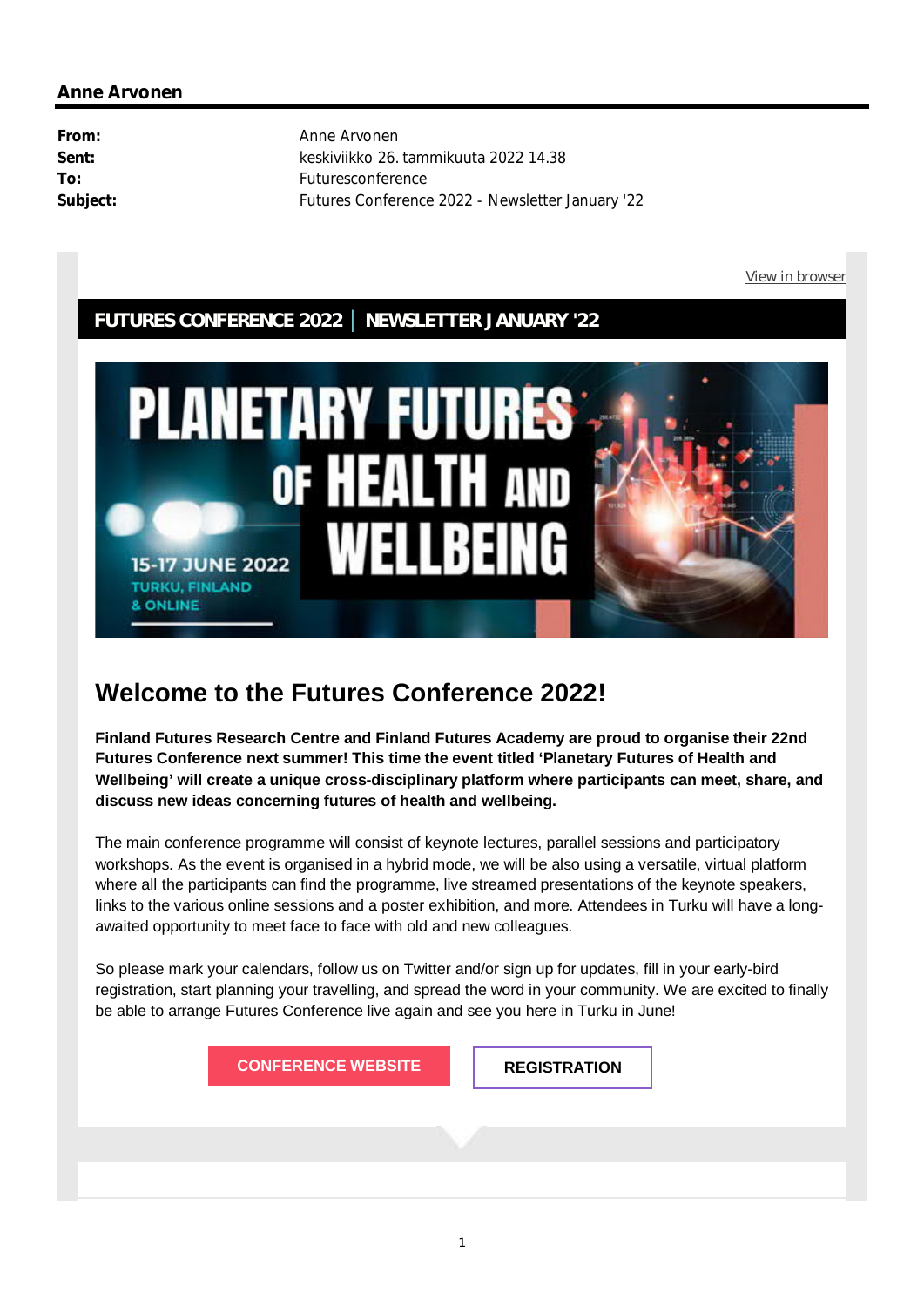

# **Preliminary programme at a glance is published on the website**

Preliminary programme is now published on the conference website. We are starting with a half-day and then having two full conference days.

#### **Preliminary programme**



# **Present your work at the event: Call for Papers is still open**

The deadline for abstract submission is on **Monday 31 January**. If you are considering presenting your work in this year's event, now is the time to submit!

**Call for Papers**

### GET TO KNOW SOME OF OUR DISTINGUISHED KEYNOTE SPEAKERS

### **Billie Giles-Corti**

**Billie Giles-Corti** is a Distinguished Professor and a Vice Chancellor's Professorial Fellow at RMIT University (Australia) and leads the Healthy Liveable Cities Lab in the Centre for Urban Research. For over two decades, she and a multi-disciplinary research team have been studying the impact of the built environment on health and wellbeing.



#### **Read more**

### **Bridget McKenzie**

**Bridget McKenzie** is a researcher and creative curator in culture, learning and environment. After 14 years in roles such as Education Officer for Tate and Head of Learning at the British Library, she founded Flow Associates in 2006, who supported the evolution of Flow India. In 2019, McKenzie founded Climate Museum UK, an experimental museum which stirs and collects the emerging response to the Earth crisis.



#### **Read more**